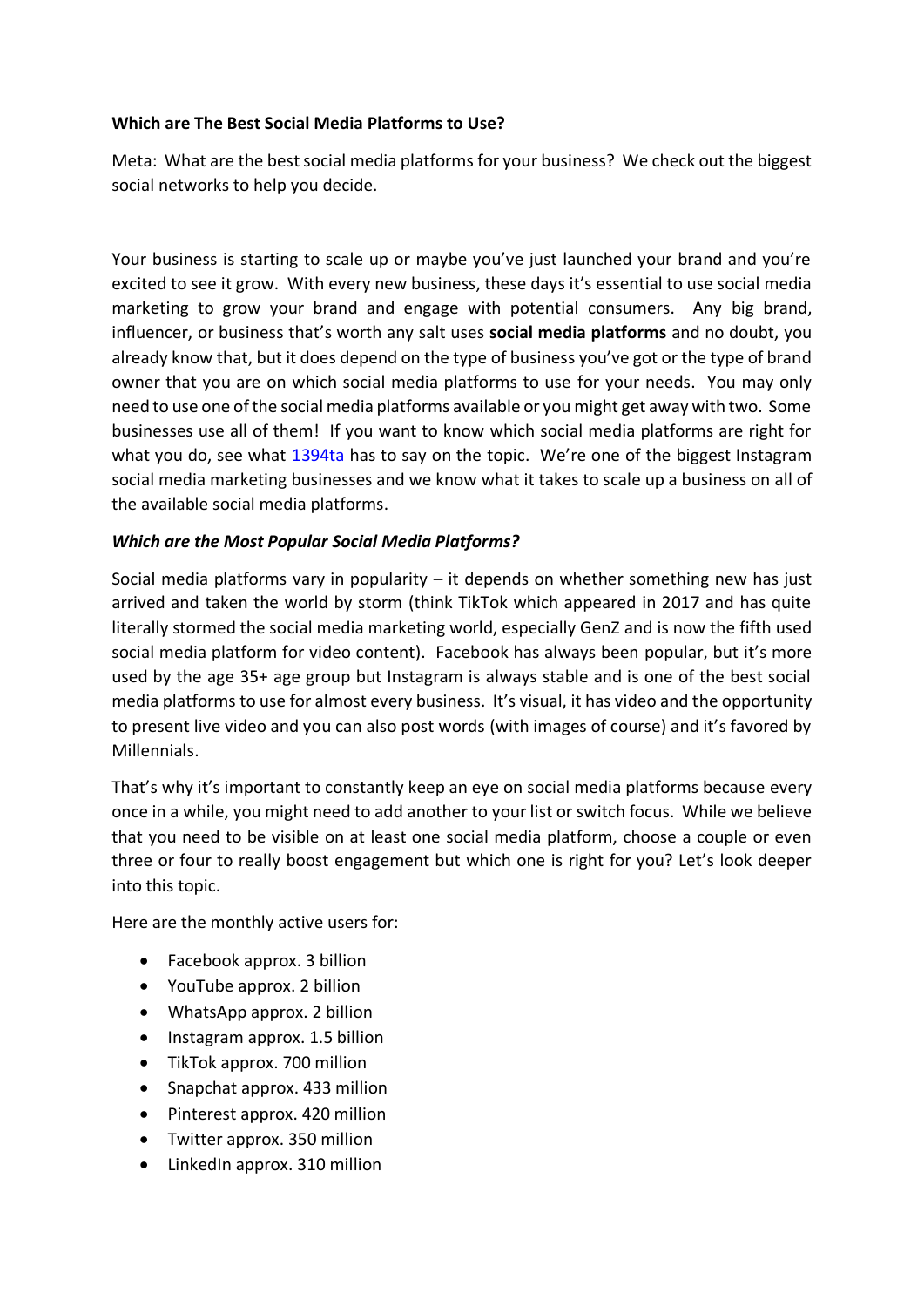Find out more statistics here: [https://www.statista.com/statistics/272014/global-social](https://www.statista.com/statistics/272014/global-social-networks-ranked-by-number-of-users/)[networks-ranked-by-number-of-users/.](https://www.statista.com/statistics/272014/global-social-networks-ranked-by-number-of-users/)

So as you can see there's a lot of opportunity out there but which of the social media platforms is right for your business?

### *1 Facebook*

No matter what you do, Facebook should be right for you if you use it properly. Whether it's setting up a group in your niche business area, organizing your business page and engaging with your audience or building a Facebook shop. This is one of the most popular social media platforms and is best for financial services, e-commerce, gaming, retail, entertainment, media, tech, consumer goods, cars, hairdressing, telecom and pretty much anything else! You can use images, words, and video to talk to your customers and this is one that we'd recommend getting involved with.

### *2 YouTube*

This one is one of the video social media platforms and is really dominant if you have live content to post. With over 2 billion active users, if you want to highlight your brand or service using video you must use YouTube and you can integrate it with most of the other social media platforms. Did you know that almost 75% of US adults use YouTube and they search things like instruction videos, how to videos, music videos and more? Whether you do beauty, gaming, education, DIY, home improvement or anything else – it's a great platform for your business.

### *3 WhatsApp*

Primarily a messaging platform that's used mainly in Europe (it's not as popular in the USA), this is fast becoming a good medium for businesses to use for customer services. Lots of brands choose this one of the social media platforms to have a chat channel so that customers can ask questions, raise complaints, or just engage. Consider using it for your business customer services, it's relatively easy to set-up too and it helps with customer retention plus it's far quicker than using an old-fashioned email.

### *4 Instagram*

This is obviously our favorite of the social media platforms and if you're looking to engage with 18- to 24-year-olds expect 75% of your audience on there with 67% of GenZ actively using it and almost 60% of Millennials choosing this platform to engage with others. Growing your Instagram following is harder to do though, and you have to be thought-provoking, human, and original. If you know this is the right social media platform for you but you want to know how to [buy likes for Instagram,](https://1394ta.org/buy-instagram-likes/) then you're in the right place. We specialize in genuine likes for Instagram accounts and guarantee that our likers are from authentic accounts. It's a wonderful way to engage with your following and ensure you have better opportunity for visibility in feeds where you know your audience will be looking. You can also buy real Instagram followers from us – and we say real, we mean absolutely authentic. Most big Instagram accounts use our service as it's the best social media marketing platform to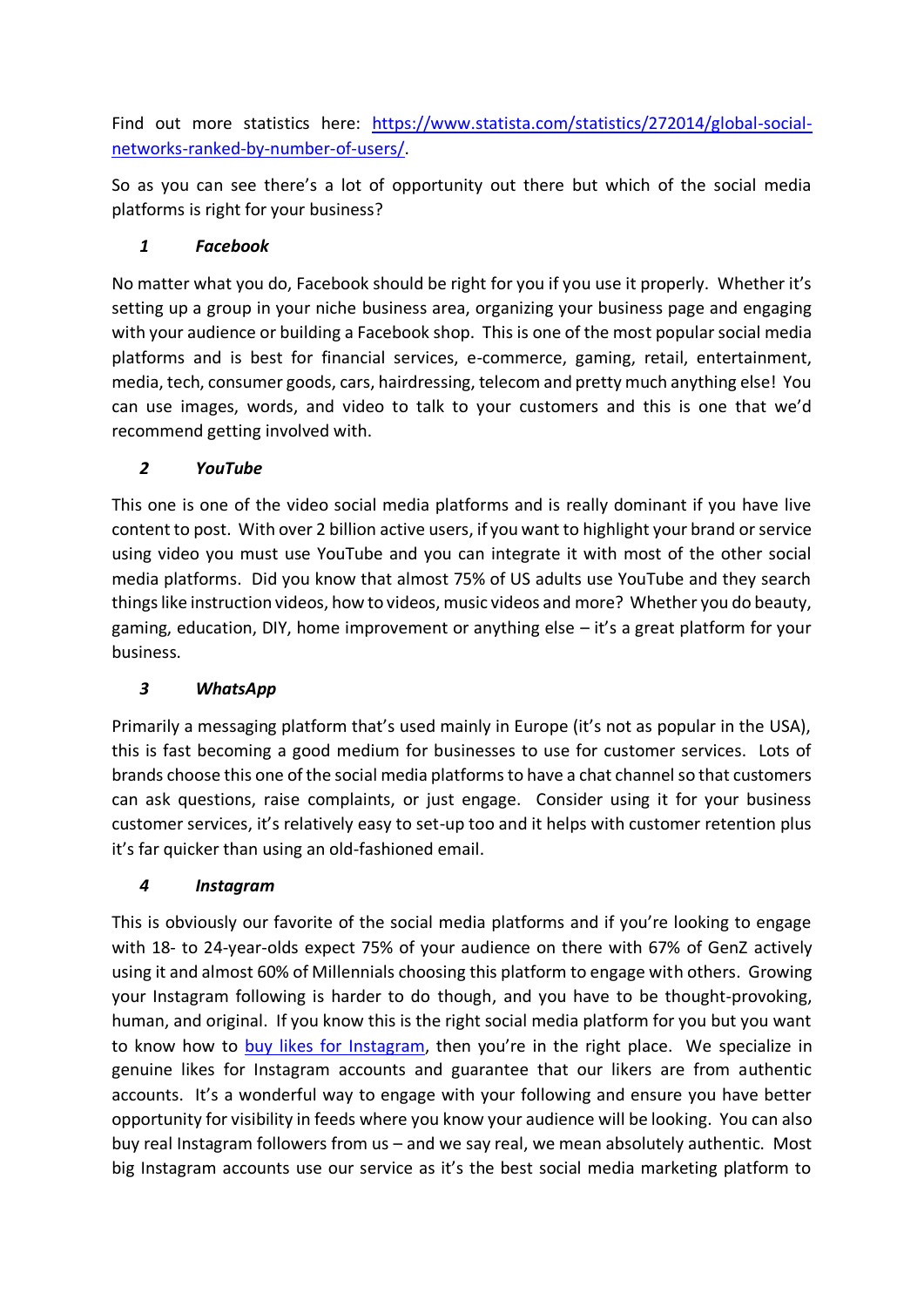reach an audience fast. That's why our service works, and it's the only way how to buy [Instagram followers](https://1394ta.org/buy-instagram-followers/) that really delivers proper results, try it, and see. This year, make it your priority to scale up your brand and [buy Instagram followers 2022](https://1394ta.org/buy-instagram-followers/) for bigger, better success!

### *5 TikTok*

If you want to reach Generation Z, then this is the best of the social media platforms to use. It's so big that in the past 5 years it's come into the top 5 list, and it certainly isn't going away. Good for bite-size video clips, how-to clips, and video content, using TikTok and integrating it with Instagram will get you superb engagement with your target market. Yes, it's a younger market but older people are tuning into it far more than before. 25% of their viewership are in their teens but that still leaves a huge amount of opportunity for ages 20+. More people use TikTok than Facebook in time per use spent – that's worth remembering when choosing which of the social media platforms is right for your business.

# *6 Snapchat*

This is another of the notable social media platforms that's great for reaching a younger audience but do bear in mind that most of the audience on there are teens or even pre-teens. However, if that's your market, these kids tend to spend up to half an hour a day on the app. It's good for user-generated content, behind-the-scenes videos, offers, discounts and influencers…check it out!

# *7 Pinterest*

This social media platform was launched in 2010 and with well over 410 million active users every month, you might decide this is the one for you especially if you're in the new home, wedding, hair, new baby, or similar industry because people use it to plan out ideas. It is also exceptionally popular for DIY, food, décor, and fashion – so if you have superb visuals then check it out. An important thing to point out with Pinterest is that 80% of its users are female so if that's your target market, this is one of the best social media platforms of all (40% of users are male so don't discount it if you have a male-dominated business!).

### *8 Twitter*

This is the best of the social media platforms for brevity because if you've got something to say and don't want to waffle on  $-$  this is your place to do so! It's good for news, entertainment, sports, tech, or politics and if you get your post right you could go viral, it's that powerful but you need to be clever to be noticed on Twitter, however, you can link it to your other social media platforms and it will capture and condense your content, displaying it for you. Don't be shy to jump onto threads and provide added value. Share your own content and join in with conversations – that's the art of Twitter, be vocal! Lots of businesses use Twitter as their customer services channel so you might want to consider adding it to your list if only just for communicating with customer queries.

# *9 LinkedIn*

This is great for business-to-business use (B2B) and there's huge business networking opportunity. It's for the decision-makers or for people who might partner with you to grow